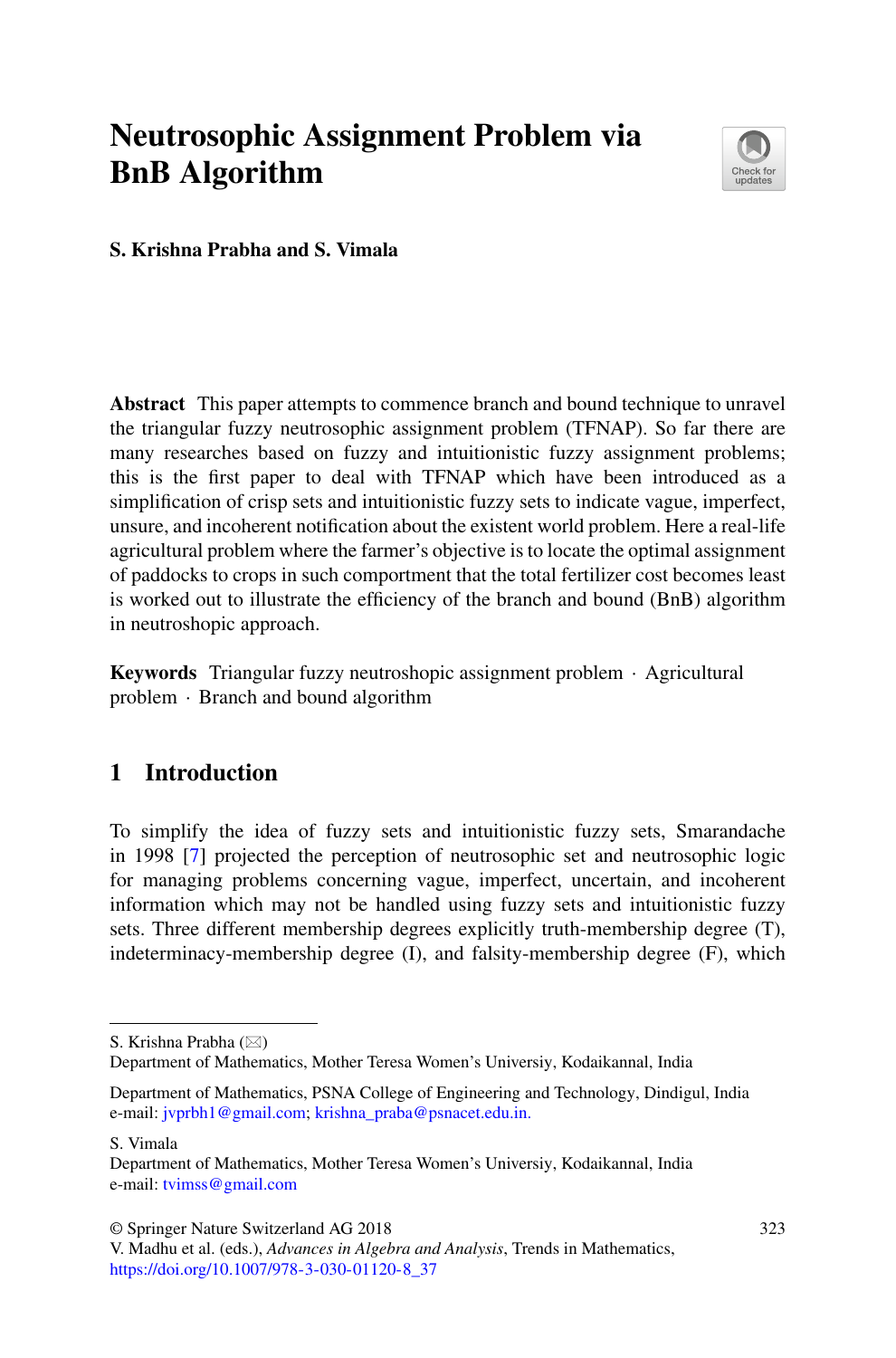elongate out flanked through nonstandard unit interval ]− 0, 1+[, are the categorization of the perception of neutrosophic set. Smarandache [\[7\]](#page-7-0) and Wang et al. projected a subclass of the neutrosophic sets named single-valued neutrosophic sets (SVNS). By merging triangular fuzzy numbers (TFNs) and single-valued neutrosophic set (SVNS), Biswas et al. [\[4\]](#page-7-1) introduced the idea of triangular fuzzy neutrosophic sets (TFNS).Trapezoidal fuzzy neutrosophic set was proposed by Ye [\[17\]](#page-7-2), and he urbanized weighted arithmetic and geometric averaging for TFNS. Assignment problem (AP) is applied universal in unraveling genuine real tribulations. Among the premeditated optimization tribulations in administration discipline, the assignment problem has been widely enforced in both mechanized and repair systems. The intent of assignment problem is to consign n tasks to n machines at a least cost. As conservative traditional assignment problems cannot be effectively dealt with situations concerning imprecision in the data, the concept of fuzziness proposed by Zadeh [\[18\]](#page-7-3) is employed. Researchers like Chen [\[6\]](#page-7-4), Chen Liang-Hsuan et al. [\[5\]](#page-7-5), and Long-Sheng Huang et al. [\[10\]](#page-7-6) have explored various concepts for solving assignment problems. Ones assignment method for unraveling assignment problems was put forth by Hadi Basirzadeh [\[8\]](#page-7-7). Yager [\[16\]](#page-7-8) has introduced a new method to rank the fuzzy subsets of unit interval. Various ranking methods have been proposed by Abbasbandy et al. [\[1\]](#page-6-0) and Nagarajan et al. [\[12\]](#page-7-9) to defuzzify fuzzy numbers. Srinivas and Ganesan [\[14\]](#page-7-10) have applied branch and bound method for unraveling assignment problems. Transportation problems under neutrosophic domain were resolved by Thamaraiselvi et al. [\[15\]](#page-7-11) and Akansha Singh et al. [\[2\]](#page-6-1). With linguistic variables, Anil and Khot [\[3\]](#page-6-2) resolved fuzzy assignment problem through BnB method. Broumi et al. [\[13\]](#page-7-12) have discussed the shortest path problem in neutrosophic domain. An application in agriculture by intuitionistic fuzzy assignment problem has been derived by Lone et al. [\[9\]](#page-7-13). Aggravated by the works done by the above researchers, in this paper branch and bound method is projected for solving triangular neutroshopic fuzzy assignment problems (TFNAP).

#### **2 Preliminaries**

Some important results regarding neutrosophic sets, single-valued neutrosophic sets, and triangular fuzzy neutrosophic sets have been referred from [\[13,](#page-7-12) [17\]](#page-7-2). The concept of score function S and accuracy function H are proposed by  $Ye[17]$  $Ye[17]$ .

**Definition 2.1** Let  $F[0, 1]$  be the set of all triangular fuzzy numbers on  $[0, 1]$  and X be a finite universe of discourse. A triangular fuzzy neutrosophic set (TFNS) in X is given by  $A = \{(x : T_A(x), I_A(x), F_A(x)\}, x \in X\}$ where $T_A(x) : X \longrightarrow F[0, 1],$ <br> $\tilde{I}_A(x) : X \longrightarrow F[0, 1]$ and $\tilde{F}_A(x) : X \longrightarrow F[0, 1]$ ,  $\tilde{I}_A(x) : X \longrightarrow F[0, 1]$ and $\tilde{F}_A(x) : X \longrightarrow F[0, 1],$ The triangular fuzzy numbers  $\tilde{T}_A(x) = (T_A^1(X), T_A^2(X), T_A^3(X)),$  $\tilde{I}_A(x) = (I_A^1(X), I_A^2(X), I_A^3(X)),$  $\tilde{F}_A(x) = (F_A^1(X), F_A^2(X), F_A^3(X)),$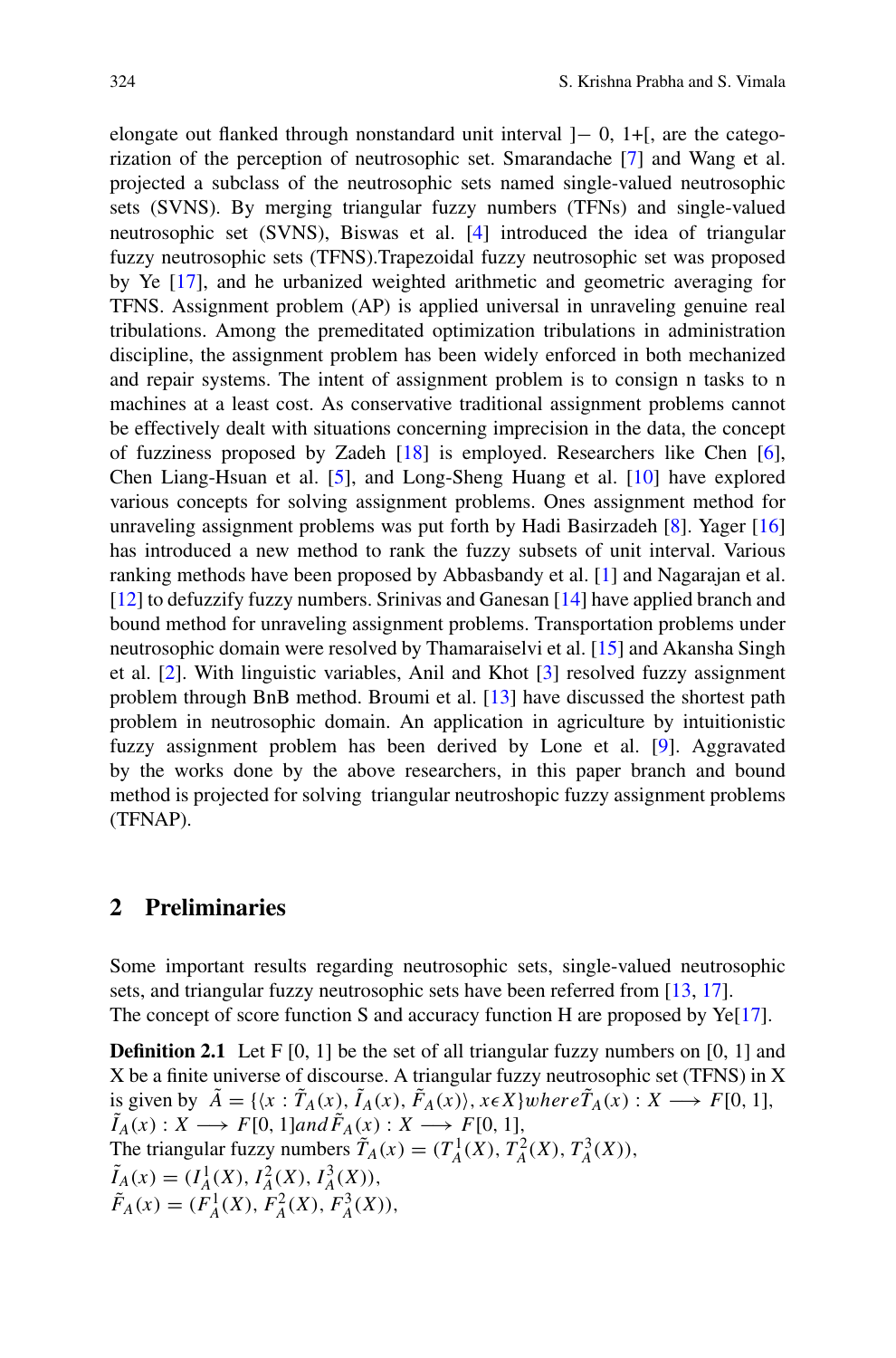respectively, denote the truth-membership, indeterminacy- membership, and falsitymembership degree of x in Ã

and for every  $x \in X$ ,  $0 \leq T_A^3(X) + T_A^3(X) + T_A^3(X) \leq 3$ . For notational convinence the triangular fuzzy neutrosophic value TFNV is denoted by  $(T_A^1(X), T_A^2(X), T_A^3(X)) = (a, b, c),$  $(I_A^1(X), I_A^2(X), I_A^3(X)) = (e, f, g), (F_A^1(X), F_A^2(X), F_A^3(X)) = (r, s, t)$ 

**Definition 2.2** Let  $A = \langle (a, b, c), (e, f, g), (r, s, t) \rangle$  be a TFNV; then score function  $S(\tilde{A}_1)$  and accuracy function  $H(\tilde{A}_1)$  are defined as follows:  $S(\tilde{A}_1) = \frac{1}{12} [8 + (a_1 + 2b_1 + c_1) - (e_1 + 2f_1 + g_1) - (r_1 + 2s_1 + t_1)]$  $H(\tilde{A}_1) = \frac{1}{4}[(a_1 + 2b_1 + c_1) - (r_1 + 2s_1 + t_1)]$ 

## **3 Assignment Method [\[6,](#page-7-4) [8,](#page-7-7) [9,](#page-7-13) [11,](#page-7-14) [12\]](#page-7-9)**

Mathematically a TFNAP is formulated as minimize  $z = \sum_{i=1}^{n} \sum_{j=1}^{n} (\tilde{C}_{ij})^T$ where  $i = 1, 2, 3, ..., n, j = 1, 2, 3, ..., n$ Subject to  $\sum_{i=1}^{n}$ Subject to  $\sum_{i=1}^{n} x_{ij} = 1, i = 1, 2, 3... \dots n$ <br>  $\sum_{i=1}^{n} x_{ij} = 1, j = 1, 2, 3... \dots n, x_{ij} \in \{0, 1\}$  $j=1, j=1, 2, 3 \ldots n, x_{ij} \in \{0, 1\}$ where  $x_{ij} = \begin{cases} 1if the i^{th} crop \ is \ assigned \ to \ the j^{th} \ pad \ dock \ 0 \ otherwise \end{cases}$ 0 otherwise  $\tilde{C}_{ij} = ((C_{ij}^1, C_{ij}^2 c_{ij}^3)(C_{ij}^{1'} , C_{ij}^{2'} , C_{ij}^{3'}))$ 

 $\tilde{C}_{ij}^I$  is the cost of allotting the *i*th crop to the *j*th paddock. The goal is to reduce the total cost of allotting all crops to the paddocks (One crop to one paddock). If the costs of  $\tilde{c}_i j^I$  are TNF costs, then the TFNAP becomes

 $Y(\tilde{Z}) = \sum_{i=1}^{n} \sum_{j=1}^{n} Y(\tilde{C}_{ij})^{I} x_{ij}$ subject to the same conditions.

For an unbalanced problem, add dummy rows/ columns and then follow the same procedure.

# **4 Branch and Bound Technique [\[3,](#page-6-2) [11,](#page-7-14) [14\]](#page-7-10)**

- 1. Presume that the source node is 0 by taking the level number as  $\delta$  and allotment number as  $\beta$  in the present node of a branching tree.
- 2.  $\P^{\delta}_{\beta}$  be an allotment at level  $\delta$  of the branching tree. The set of assigned cells be  $\S_A$  up to the node  $\P_{\beta}^{\delta}$  as of the root node (set of i, j values regarding the alloted cells up to the node as of the source node), assuming the upper bound of the partial allotment up to  $\P^{\delta}_{\beta}$  be  $V_{\epsilon}$  such that  $V_{\epsilon} = \Sigma_{i,j \in X} C_{ij} + \Sigma_{i \in X} \Sigma'_{j \in Y}$  $maxC_{ij}$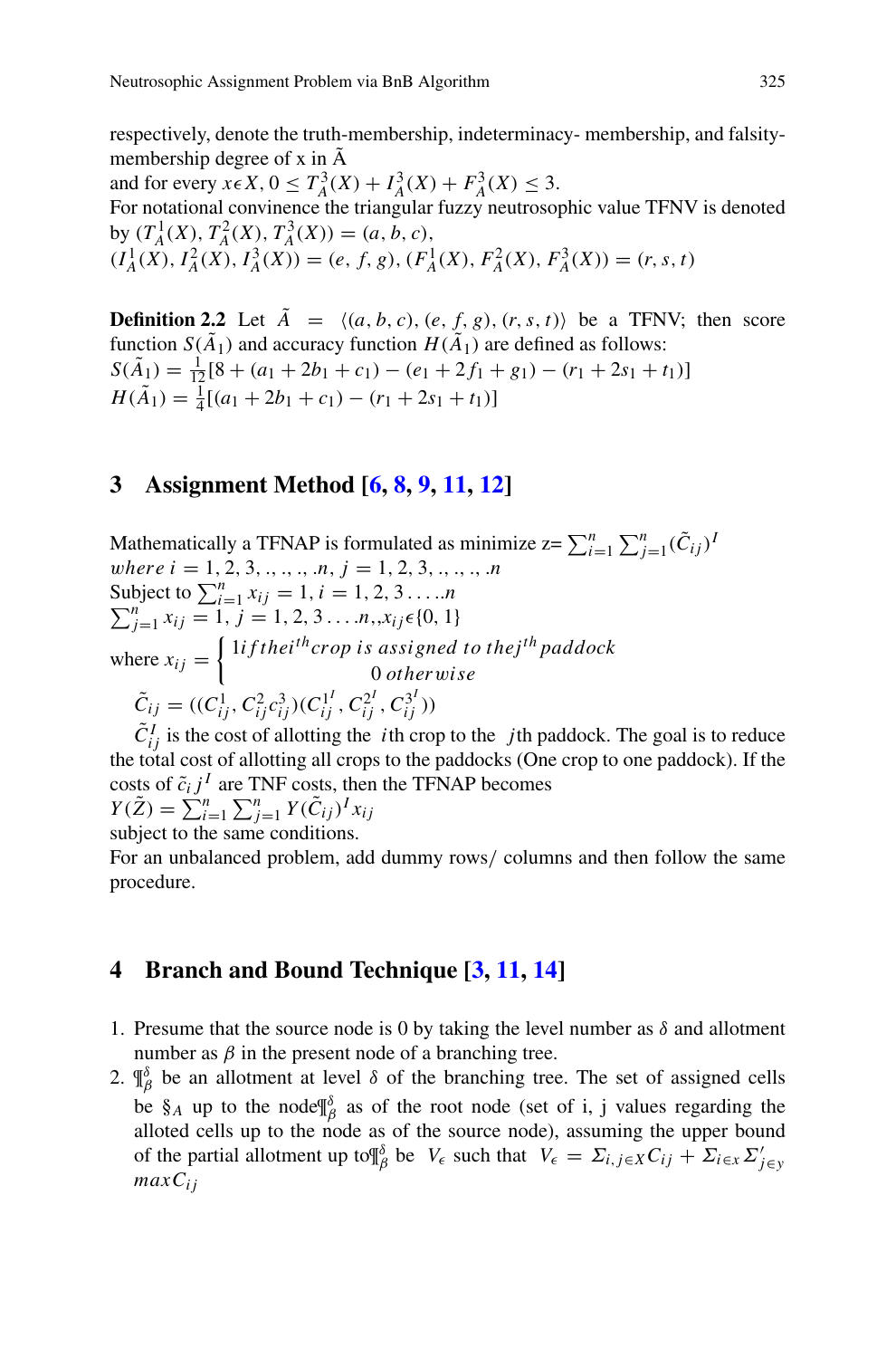The cell entry of the profit matrix with respect to the 1th row and  $\dot{j}$ th column is denoted as  $C_{ij}$ . Presume X as the set of rows that are not eliminated up to the node  $\P^{\delta}_{\beta}$  from the node in the branching node.

#### *4.1 Branching Methodology*

- 1. The column noted as  $\delta$  of the AP will be allotted with the prime row of the AP at level  $\delta$ .
- 2. The end node at the upmost level is to be taken into account for further branching, if there is a tie on the upper bound.
- 3. The optimality is obtained only if the greatest upper bound occurs to be at any one of the end nodes at the (n-1)th level. The optimal solution will be the allotment on the trail from the source node together with the omitted pair of row/column combination.

#### **5 Numerical Example**

Consider a TFNAP, where a farmer intends to plant four disparate crops in each of four equal-sized paddocks with rows instead of four different crops C1, C2, C3, C4 and columns instead of four equal sized paddocks like P1, P2, P3 and P4. The nutrient requirements required for different crops vary, and the paddocks vary in soil fertility. Thus the cost of the fertilizers which must be applied depends on which crop is grown in which paddock. The cost matrix be  $[C_{ij}]$  whose components are given as TFNS. The farmer's aim is to locate the best allotment of paddocks to crops in such a manner that the entire fertilizer price becomes least (Table [1\)](#page-4-0).

By using score function formula, TFNSV are converted to crisp values as follows:  $S(\tilde{A}_1) = \frac{1}{12} [8 + (a_1 + 2b_1 + c_1) - (e_1 + 2f_1 + g_1) - (r_1 + 2s_1 + t_1)]$  $C_{11} = 0.25, C_{12} = 0.33, C_{13} = 1.33, C_{14} = 3.33,$  $C_{21} = 0.33, C_{22} = 0.083, C_{23} = 1.58, C_{24} = 2.92,$  $C_{31} = 1.67, C_{32} = 3.33, C_{33} = 0.583, C_{34} = 0.583,$  $\tilde{C}_{41} = 2.92, \tilde{C}_{42} = 0.33, \tilde{C}_{43} = 0.583, \tilde{C}_{44} = 0.583,$ 

```
\sqrt{2}\vert0.25 0.33 1.33 3.33
  0.33 0.083 1.58 2.92
  1.67 3.33 0.083 0.25
  2.92 0.33 0.583 0.583
                             \setminus\sqrt{ }
```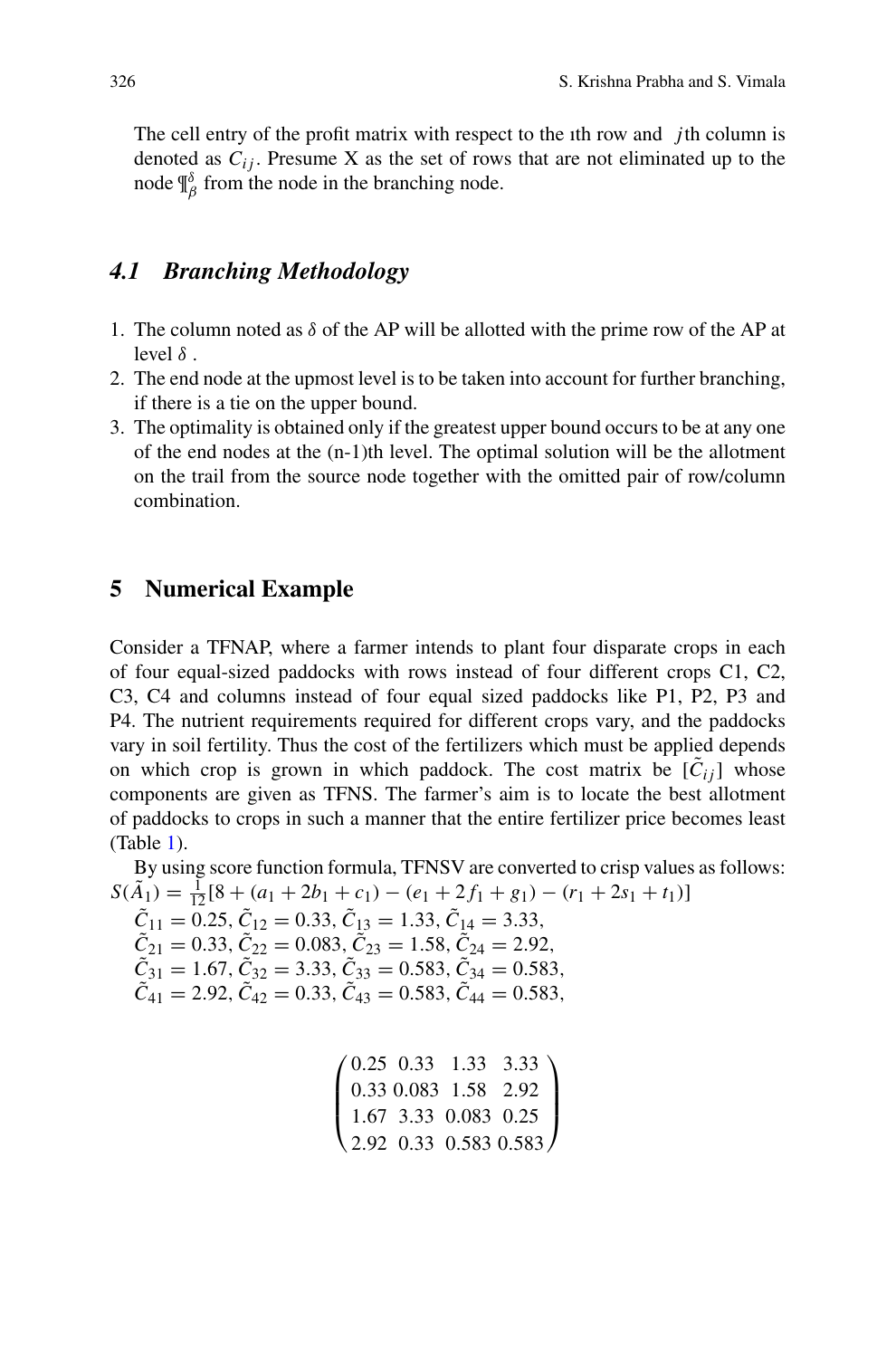|                | Table 1 Assignment of paddocks to crops   |                                                          |                               |                                                                   |
|----------------|-------------------------------------------|----------------------------------------------------------|-------------------------------|-------------------------------------------------------------------|
| ine CP $ P_1 $ |                                           |                                                          |                               |                                                                   |
|                | (5.2, 3)<br>ine $C_1$ $(3,4,5)(2,3,5)(1)$ | (8,12,16)(4,6,8)(6,7,8)                                  | (20,22,24)(7,9,11)(9,11,13)   | (34,38,40)(10,12,14)(12,14,16)                                    |
|                | ine $C_2$ $(8,12,16)(4,6,8)(6,7,8)$       | (2,3,5)(1,2,3)(2,3,4)                                    |                               | $(23,26,28)(10,11,12)(11,12,13)$ $(27,30,32)(10,11,12)(11,12,13)$ |
|                | (3,5,7)<br>ine $C_3$ (13,15,17)(6,7       | $(34,38,40)(10,12,14)(12,14,16)$ $(2,3,5)(1,2,3)(2,3,4)$ |                               | (3,4,5)(2,3,5)(1,2,3)                                             |
|                | ine $C_4$ $(27,30,32)(10,$                | $(11,2)(11,12,13)$ $(8,12,16)(4,6,8)(6,7,8)$             | (19,22,24)(10,12,14)(8,10,12) | (19,22,24)(10,12,14)(8,10,12)                                     |
| ine            |                                           |                                                          |                               |                                                                   |
|                |                                           |                                                          |                               |                                                                   |

<span id="page-4-0"></span>Farmer desires to sow four disparate crops in each of four equal-sized paddocks. The cost matrix whose elements are given as TFNS Farmer desires to sow four disparate crops in each of four equal-sized paddocks. The cost matrix whose elements are given as TFNS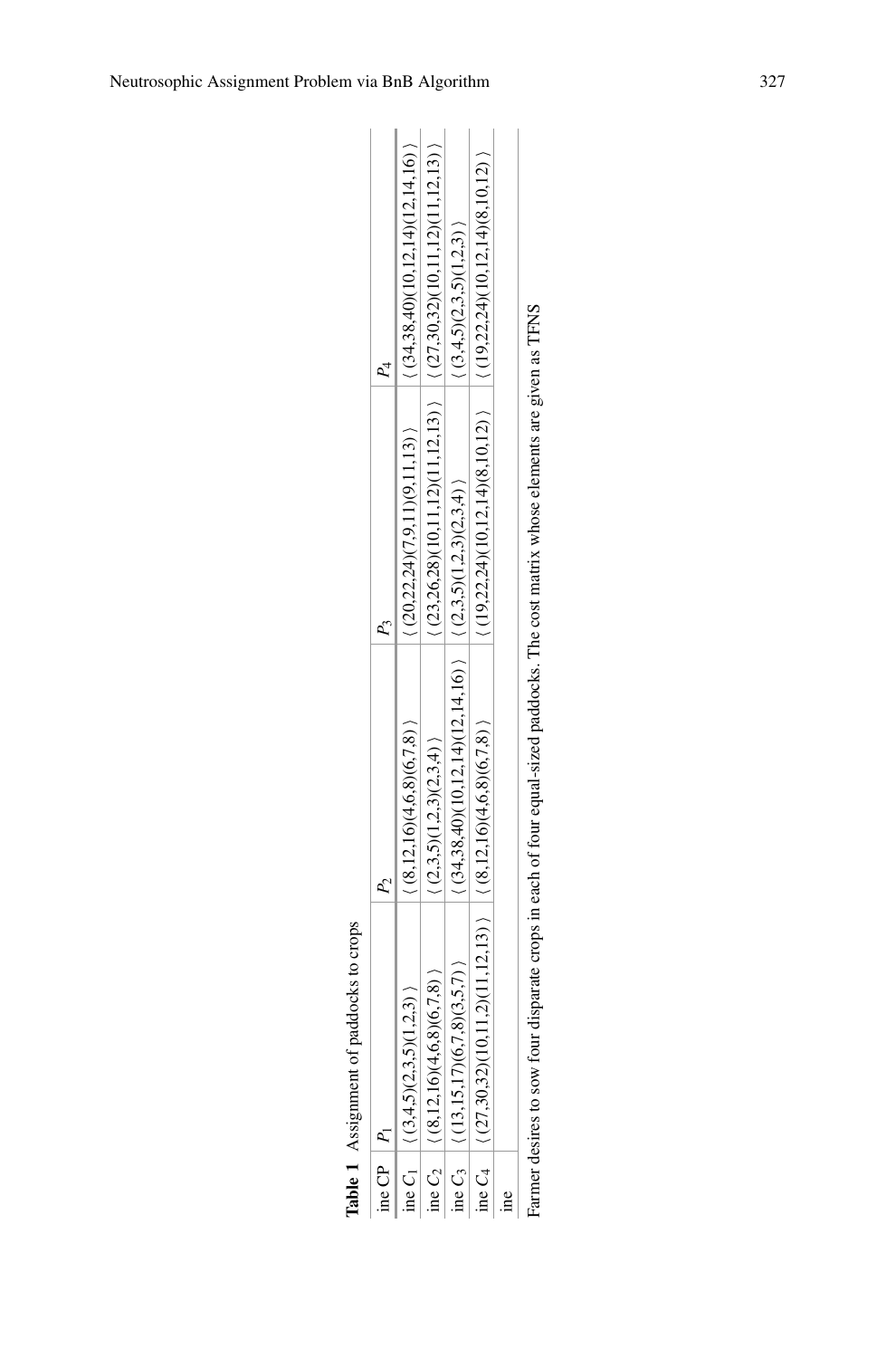At first no crops are allotted to any paddocks, so the allotment  $\sigma$  at the source (level 0) of the branching tree is the empty set, and the subsequent lower bound is also 0 for all.  $P_{11}^I = 0.25 + [2.92 + 3.33 + 0.583] = 7.083$ ,

$$
P_{21}^I = 0.33 + [3.33 + 3.33 + 0.583] = 7.573,
$$
  
\n
$$
P_{31}^I = 1.67 + [3.33 + 2.92 + 0.583] = 8.503,
$$

 $P_{41}^I = 2.92 + [3.33 + 1.58 + 3.33] = 11.16,$ 

Further branching is done from the terminal node which has the greatest upper bound.  $P_{11}^I$ ,  $P_{21}^I$ ,  $P_{31}^I$ , and  $P_{41}^I$  are the terminal nodes. The node  $P_{41}^I$  has the greatest upper bound .Eliminate fourth row and first column. Hence further branching from this node is shown as follows:

$$
V_{22}=C_{41}+C_{12}+\Sigma_{i\in\mathcal{X}}\Sigma_{j\in\mathcal{Y}}\text{max}\,C_{ij}
$$

$$
\left(\n\begin{array}{ccc}\n0.33 & 1.33 & 3.33 \\
0.083 & 1.58 & 2.92 \\
3.33 & 0.083 & 0.25\n\end{array}\n\right)
$$

 $P_{12}^I = 0.33 + [2.92 + 0.25] = 3.5, P_{22}^I = 0.083 + [3.33 + 0.25] = 3.663,$  $P_{32}^{\{I\}} = 3.33 + [3.33 + 2.92] = 9.58,$ 

At this stage the nodes  $P_{41}^I$ ,  $P_{12}^I$ ,  $P_{22}^I$ , and  $P_{32}^I$  are the terminal nodes. Among these nodes  $P_{32}^I$  is the upper bound. By considering end nodes at the uppermost for further branching, eliminate 3rd row and 2nd column.  $V_{33} = C_{41} + C_{32} + \Sigma_{i \in 4} \Sigma_{j \in 4} max C_{ij}$ 

$$
\left(\frac{1.33\;3.33}{1.58\;2.92}\right)
$$

 $P_{13}^I = [1.33 + 2.92] = 4.25$ ,  $P_{23}^I = [1.58 + 3.33] = 4.91$ ; eliminate 2nd row and 3rd column.  $P_{41}^I = 3.33$ . The optimal Assignment is given by  $P_{14}^I + P_{32}^I + P_{23}^I + P_{41}^I =$  $3.33 + 1.58 + 3.33 + 2.92 = 11.16$  (Fig. [1\)](#page-6-3).

#### **6 Conclusion**

The assignment cost has been measured as vague numbers narrated by TFNS in this manuscript. The TFNAP has been defuzzified into crisp AP by score value, and BnB technique has been implied to derive an optimal result for the first time in neutroshopic assignment problems. Mathematical instance has been exposed that the allocation acquired is best. The optimal assignment of paddocks to crops is found in such a manner to satisfy the farmer's objective of making the total fertilizer cost becomes minimum. In the future the problem can be unraveled by the following methods: reduced matrix method, ones assignment method, approximation method, and best candidate method. BnB technique can be applied in solving integer programming, nearest neighbor search, knapsack problem, bin packing, and MAX-SAT problems.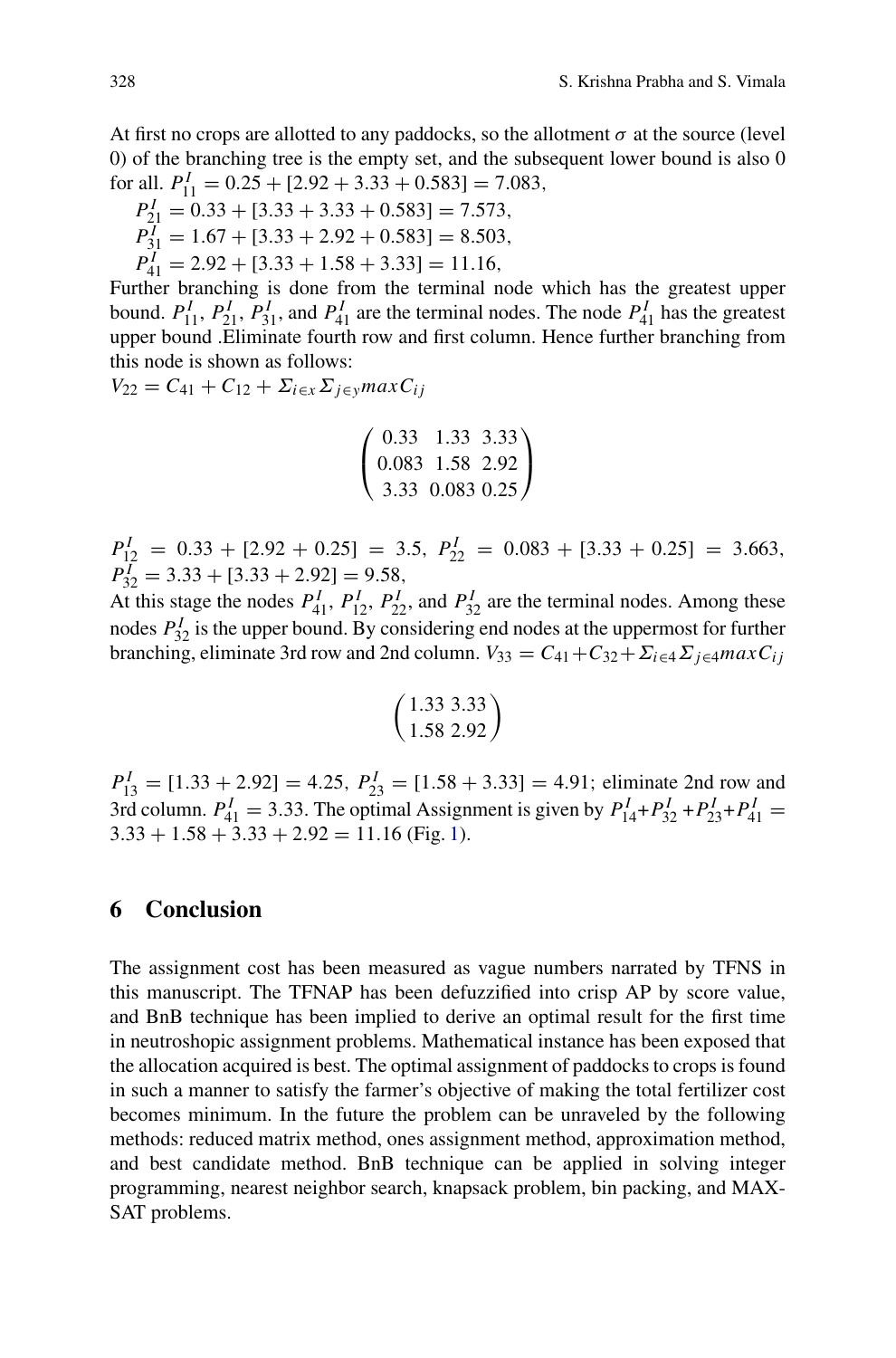

<span id="page-6-3"></span>**Fig. 1** Optimal solution for type-4 triangular neutroshopic assignment problem

## **References**

- <span id="page-6-0"></span>1. Abbasbandy,S.,Hajjari,T.: A new approach for ranking of trapezoidal fuzzy numbers. Computers and Mathematics with Applications. **57**,413–419(2009)
- <span id="page-6-1"></span>2. Akansha Singh,Amit Kumar, Apppadoo,S.S.: Modified approach for optimization of real life transportation problem in neutrosophic environment.Mathematical Problems in Engineering.(2017) Article id: 2139791
- <span id="page-6-2"></span>3. Anil Gotmare,D., Khot, P.G.: Solution of fuzzy assignment problem by using branch and bound technique with application of lingustic variable.International Journals of Computer and Technology.**15(4)** (2016)